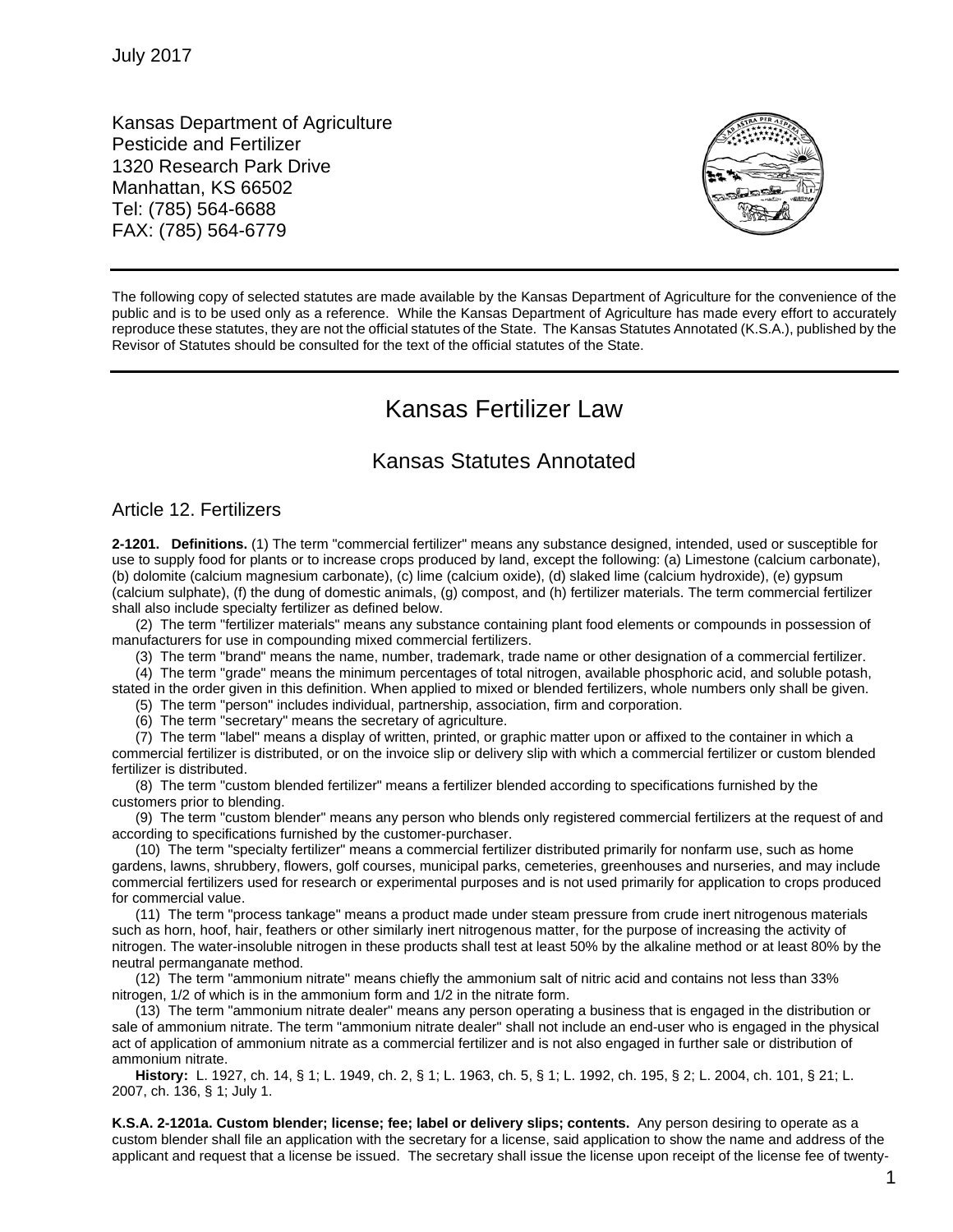five dollars (\$25), which license shall expire on December 31 of the year issued. A separate license shall be required for each place of business. The person to whom a license has been issued shall not be required to register the grades of custom blended fertilizers made by him or her as provided by K.S.A. 2-1202. Each person selling or distributing custom blended fertilizers shall furnish the customer-purchaser with a label showing the information as required by K.S.A. 2-1204, or shall furnish a label or delivery slip showing the following:

- (1) the name and address of the custom blender;
- (2) the date;
- (3) the weight and guaranteed analysis of each ingredient;
- (4) the grade of the custom blended fertilizer;
- (5) and in case the custom blended fertilizer contains any ingredient which is injurious to plants,
	- (a) the name and percentage of each such active ingredient;
	- (b) adequate directions for use; and
	- (c) adequate warnings against misuse;

(6) and the minimum percentage or quantity of any other material or plant food element contributing to the value of the commercial fertilizer.

**History:** L. 1963, ch. 5, § 2; July 1.

**K.S.A. 2-1201b. Custom blenders; unlawful acts; civil penalty.** (a) It shall be deemed a violation of K.S.A. 2-1201 and 2- 1201a, and amendments thereto, for any person to: (1) Sell or distribute in this state any custom blended fertilizer when such person does not hold a valid license as required by this act; or (2) fail to comply with the requirements of K.S.A. 2-1201a, and amendments thereto, and, except as otherwise provided, the provisions of K.S.A. 2-1208, and amendments thereto. Failure to comply with the provisions of K.S.A. 2-1208(1)(a), and amendments thereto, shall not be deemed a violation of this section. The penalties as provided in K.S.A. 2-1208, and amendments thereto, shall apply to persons as described in this section who fail to comply with the provisions of K.S.A. 2-1208, and amendments thereto.

(b) On and after July 1, 2003, any person or custom blender who violates any provision of article 12 of chapter 2 of Kansas Statutes Annotated, and amendments thereto, or the rules and regulations adopted pursuant thereto, after notice and opportunity for a hearing in accordance with the provisions of the Kansas administrative procedure act, may incur a civil penalty in an amount not more than \$5,000 per violation. In the case of a continuing violation, every day such violation continues may be deemed a separate violation. Such civil penalty may be assessed in addition to any other penalty provided by law. Any order issued by the secretary assessing a civil penalty pursuant to this subsection is subject to review in accordance with the Kansas judicial review act. The secretary shall remit any civil penalty collected pursuant to this act to the state treasurer in accordance with the provisions of K.S.A. 75-4215, and amendments thereto. Upon receipt of each such remittance, the state treasurer shall deposit the entire amount in the state treasury to the credit of the state general fund.

**History:** L. 1963, ch. 5, § 3; L. 2002, ch. 144, § 2; L. 2010, ch. 17, § 5; July 1; L. 2017, ch. 23, § 1; July 1.

**K.S.A. 2-1201c. Ammonium nitrate dealers; registration; storage, security; records of sale; right to refuse sale.** (a) Ammonium nitrate dealers shall register with the secretary of agriculture. Registration shall be required for each business location selling ammonium nitrate. Each registration shall expire on December 31 following issuance unless the registration is renewed annually. A registration fee not to exceed \$25 shall accompany the application for registration for any ammonium nitrate dealer that is not registered as a custom blender, if the fee is fixed by the secretary in rules and regulations.

(b) Ammonium nitrate storage shall be secured to provide reasonable protection against vandalism, theft and unauthorized access.

(c) Ammonium nitrate dealers shall obtain the following regarding any sale of ammonium nitrate:

- (1) Date of sale;
- (2) quantity purchased;

(3) license number of the purchaser's valid state or federal driver's license or other picture identification card number deemed acceptable by the secretary in rules and regulations;

(4) the purchaser's name, current physical address and telephone number;

(5) if the ammonium nitrate is received to a person other than the purchaser, the name, current physical address, telephone number and license number of that person's valid state or federal driver's license or other picture identification card number deemed acceptable by the secretary in rules and regulations; and

(6) the physical address of the person to whom the ammonium nitrate is delivered if different than the physical address of the purchaser.

(d) Ammonium nitrate dealers shall maintain records of all information required to be obtained pursuant to subsection (c) for a minimum of three years. The records shall be subject to inspection upon request by the secretary of agriculture or the secretary's designee.

(e) Ammonium nitrate dealers may refuse to sell to any person attempting to purchase ammonium nitrate out of season, in unusual quantities or under suspect purchase patterns.

(f) In addition to any other penalties provided by law, each ammonium nitrate dealer registration shall be subject to denial, suspension or revocation, after notice and opportunity for a hearing in accordance with the provisions of the Kansas administrative procedure act, for any violation of this act whether committed by the dealer or by the dealer's officers, agents or employees.

(g) The provisions of this section are part of and supplemental to article 12 of chapter 2 of the Kansas Statutes Annotated, and amendments thereto.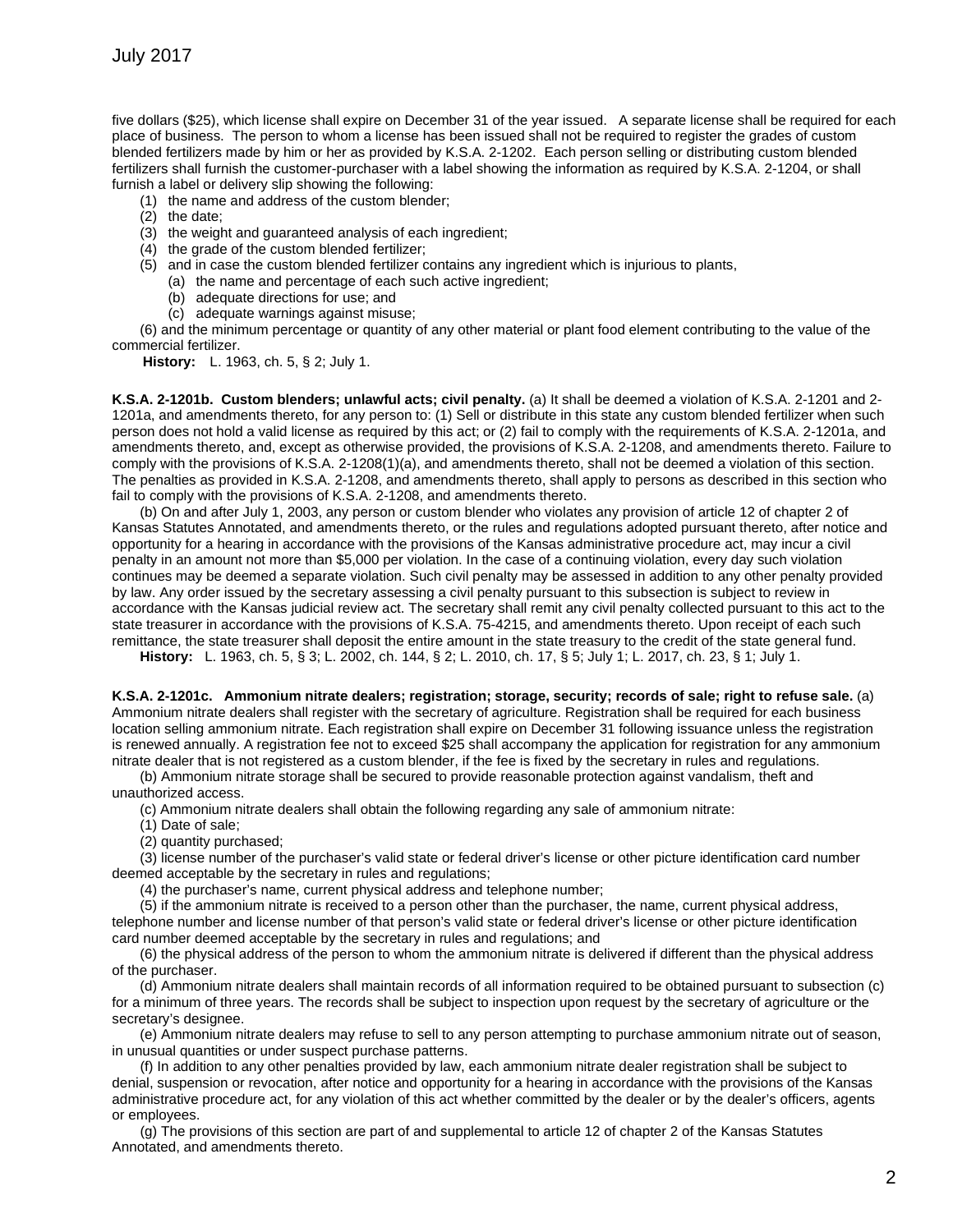#### **History:** L. 2007, ch. 136, § 2; July 1; L. 2017, ch. 23, § 2; July 1.

**K.S.A. 2-1202. Registration; application; annual fee; revocations; tonnage reports.** (1) Application for registration shall be filed with the secretary and shall set forth:

- (a) The brand and grade of the commercial fertilizer;
- (b) the name and address of the person making application for registration of the commercial fertilizer;
- (c) the guaranteed analysis including:
	- (A) The minimum percentage of nitrogen,
		- (B) the minimum percentage of total phosphorus pentoxide (P2O5), which is more commonly known and which shall be shown as total phosphoric acid;
		- (C) the minimum percentage of available phosphorus pentoxide (P2O5), which is more commonly known and which shall be shown as available phosphoric acid;
		- (D) the minimum percentage of dipotassium oxide (K<sub>2</sub>O), which is more commonly known and which shall be shown as water soluble potash;
		- (E) the kind and minimum percentage of any and all other plant food elements or compounds contributing to the value of the commercial fertilizer, expressed separately;
		- (F) a statement authorizing the secretary or an authorized representative of the secretary to examine all records of the applicant necessary for the purpose of verifying and determining the inspection fee; and
		- (G) such other information as may be prescribed by rules and regulations. The total phosphoric acid need not be shown on the application for registration of commercial fertilizers other than unacidulated mineral phosphatic materials, basic slag, bone, tankage, and other natural organic phosphate materials.

(2) If the application meets the requirements of this act, and the person making application shall pay a registration fee of \$5 for each commercial fertilizer, the secretary shall register each such product. Such registration may be revoked for failure to comply with requirements of article 12 of chapter 2 of the Kansas Statutes Annotated, and amendments thereto. All registrations shall expire on June 30 of each year. Each person who secures registration of a commercial fertilizer shall semiannually submit to the secretary a written statement of the tonnage of each kind or grade of commercial fertilizer, shipped to or sold within this state. The registrant shall not be required to report direct shipments of commercial fertilizer and fertilizer materials to fertilizer manufacturers or mixers, but such fertilizer manufacturers or mixers shall report this tonnage of such commercial fertilizers shipped, sold or distributed by them in this state and not used in manufacturing processes. Such statements shall respectively include all shipments or sales for the six-month periods beginning July 1 to and including December 31, and six-month periods beginning January 1 to and including June 30. The secretary may cancel the registrations of any person failing to file the tonnage statement within 30 days from the date of the close of each period. The secretary may grant a reasonable extension of time. Information furnished to the secretary shall not be disclosed in such a way as to divulge the operations of any person.

**History:** L. 1927, ch. 14, § 2; L. 1949, ch. 2, § 2; L. 1992, ch. 195, § 1; April 30.

**K.S.A. 2-1204. Labeling.** (1) Every package or container of commercial fertilizer shall bear a distinctly printed label in the English language on a tag attached to the package or container, or distinctly printed on the package or container. The label shall show and state:

- (a) The name and address of the person registering the commercial fertilizer;
- (b) the brand and grade of the commercial fertilizer;
- (c) the net weight in the package or container;
- (d) the registered guaranteed analysis. The guaranteed analysis shall include the minimum percentages of plant foods in the following order and form:

| except (A) unacidulated mineral phosphatic materials and basic slag shall show the guaranteed analysis in the             |  |
|---------------------------------------------------------------------------------------------------------------------------|--|
| following order and form:                                                                                                 |  |
|                                                                                                                           |  |
|                                                                                                                           |  |
| Fineness of grind: ____ percent through mesh screen, and (B) bone, tankage, and other natural organic                     |  |
| phosphate materials shall show the quaranteed analysis in the following form:                                             |  |
|                                                                                                                           |  |
| mercial fertilizers containing any ingredient which is injurious to plants, shall be labeled to show $(\Lambda)$ the name |  |

- (e) commercial fertilizers containing any ingredient which is injurious to plants, shall be labeled to show, (A) the name and percentage of each such active ingredient; (B) adequate directions for use, and (C) adequate warnings against misuse;
- (f) the minimum percentage of any and all other plant food elements or compounds contributing to the value of the commercial fertilizer; and
- (g) such other information as may be prescribed by rules and regulations.
- (2) Bulk lots shall be accompanied by a label which shall be delivered to the purchaser showing the information required by this section.

(3) No commercial fertilizer, except a specialty fertilizer, shall contain or be manufactured from process tankage. **History:** L. 1927, ch. 14, § 3; L. 1949, ch. 2, § 3; L. 1992, ch. 195, § 3; April 30.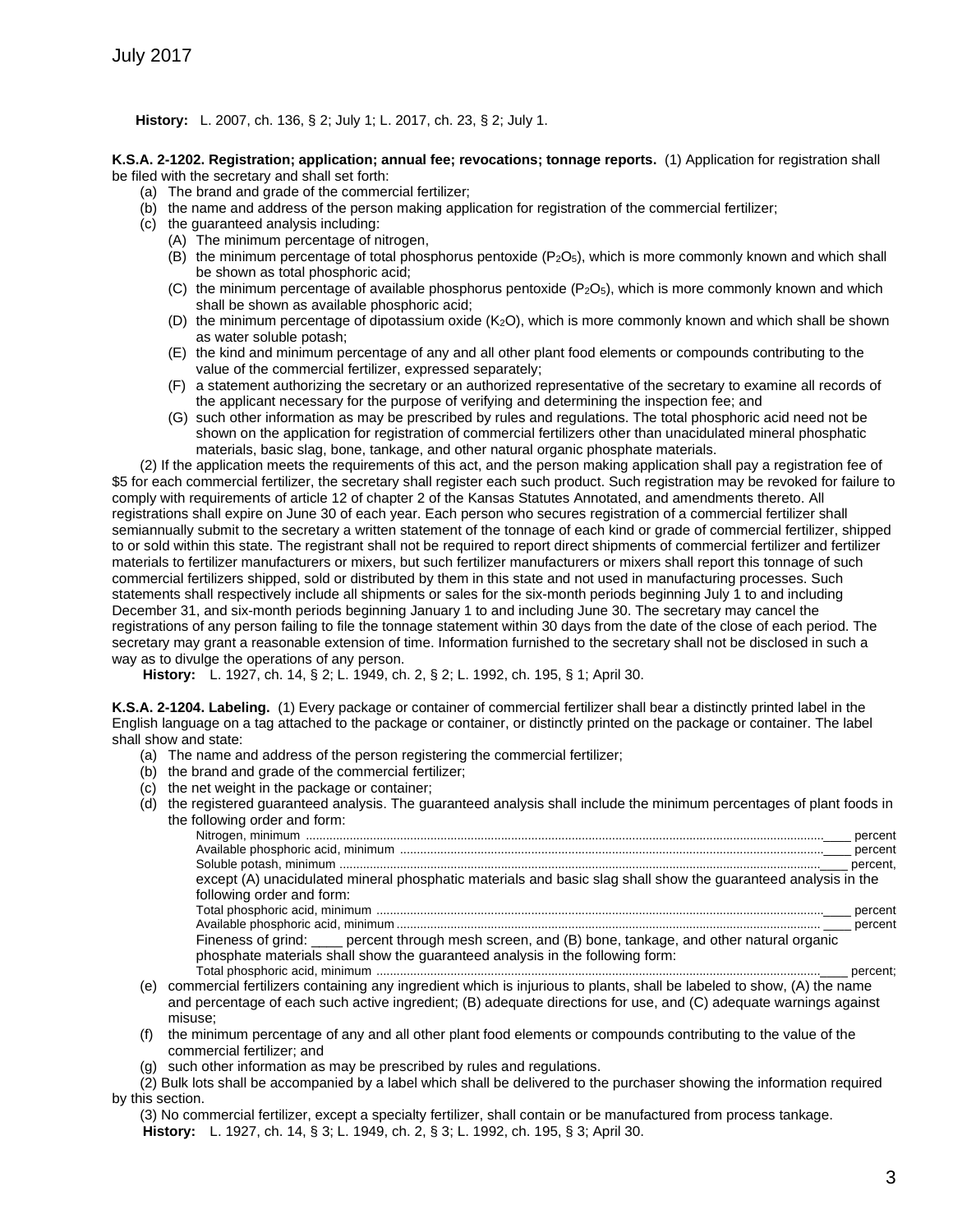**K.S.A. 2-1205. Commercial fertilizers; inspection fee, increase or decrease in amount; records and reports;** 

**revocation of registration; penalties; disposition of moneys received.** An inspection fee shall be collected upon all commercial fertilizers sold, offered or exposed for sale, or distributed in Kansas, which shall be at a rate per ton fixed by rules and regulations adopted by the secretary of agriculture, except that such rate shall not exceed \$1.67 per ton. The secretary of agriculture may adopt rules and regulations establishing the inspection fee rate under this section. Each person registering any commercial fertilizer shall pay the inspection fee on such commercial fertilizer sold, offered or exposed for sale, or distributed in Kansas. Each such person shall keep adequate records showing the tonnage of each commercial fertilizer shipped to or sold, offered or exposed for sale, or distributed in Kansas. The secretary, and duly authorized representatives of the secretary, shall have authority to examine such records and other pertinent records necessary to verify the statement of tonnage.

Each person registering any commercial fertilizer shall file an affidavit semiannually, with the secretary, within 30 days after each January 1 and each July 1, showing the tonnage of commercial fertilizer sold or distributed in Kansas for the preceding six-month period. Each such person shall pay to the secretary the inspection fee due for such six-month period, except that the registrant shall not be required to pay the inspection fee or report the tonnage of commercial fertilizers or fertilizer materials sold and shipped directly to fertilizer manufacturers or mixers. The fertilizer manufacturers or mixers shall keep adequate records of the commercial fertilizers sold or distributed in this state, and report to the secretary the tonnage and pay the inspection fee due. If the affidavit is not filed and the inspection fee is not paid within the 30-day period, or if the report of tonnage is false, the secretary may revoke the registrations filed by such person. If the affidavit is not filed and the inspection fee is not paid within the 30-day period, or any extension thereof granted by the secretary, a penalty of \$10 per day shall be assessed against the registrant, except that on and after July 1, 2023, a penalty of \$5 per day shall be assessed against the registrant, and the inspection fee and penalty shall constitute a debt and become the basis for a judgment against such person. The secretary may grant a reasonable extension of time.

The secretary shall remit all moneys received by or for the secretary under article 12 of chapter 2 of Kansas Statutes Annotated, and amendments thereto, to the state treasurer in accordance with the provisions of K.S.A. 75-4215, and amendments thereto. Upon receipt of each such remittance, the state treasurer shall deposit the entire amount in the state treasury and shall credit such remittance as follows: (a) An amount equal to \$1.40 per ton shall be credited to the state water plan fund created by K.S.A. 82a-951, and amendments thereto; (b) an amount equal to \$.04 per ton shall be credited to the fertilizer research fund; and (c) the remainder shall be credited to the fertilizer fee fund. All expenditures from the fertilizer fee fund shall be made in accordance with appropriation acts upon warrants of the director of accounts and reports issued pursuant to vouchers approved by the secretary of agriculture or by a person or persons designated by the secretary. The secretary of agriculture shall reduce the inspection fee by adopting rules and regulations under this section whenever the secretary determines that the inspection fee is yielding more than is necessary for the purpose of administering the provisions of this act. The secretary may increase the inspection fee by adopting rules and regulations under this section when the secretary finds that such increase is necessary to produce sufficient revenues for the purpose of administering the provisions of this act, except that the inspection fee shall not be increased in excess of the maximum fee prescribed by this section. **History:** L. 1927, ch. 14, § 4; L. 1949, ch. 2, § 4; L. 1973, ch. 2, § 4; L. 1982, ch. 4, § 4; L. 1989, ch. 186, § 27; L. 1990, ch. 4, § 1; L. 1999, ch. 97, § 1; L. 2000, ch. 111, § 2; L. 2001, ch. 5, § 11; L. 2002, ch. 181, § 1; L. 2004, ch. 85, § 1; L. 2004, ch. 180, § 1; L. 2009, Ch. 128 § 1, July 1; L. 2017, ch. 86, § 1; July 1.

**K.S.A. 2-1206. Inspections; evidence; stop sale orders; judicial review.** (a) The secretary and authorized representatives of the secretary shall make such inspection of commercial fertilizers as may be deemed necessary to ascertain whether manufacturers and others are complying with all of the provisions of this act. The secretary or authorized representatives of the secretary shall procure annually samples of commercial fertilizer and cause analyses to be made. A certified statement of the results of such analysis shall be prima facie evidence in any action within the state of Kansas concerning such commercial fertilizer.

(b) The secretary or a duly authorized representative of the secretary, acting as the enforcing officer, may issue and enforce a written or printed stop sale order to the owner or custodian of any quantity of any commercial fertilizer which the secretary or duly authorized representative determines is not registered, is not labeled as required, is misbranded or bears a false or misleading statement on the application for registration, the label or the accompanying advertising in violation of the provisions of the statutes contained in article 12 of chapter 2 of the Kansas Statutes Annotated and amendments thereto, or any rules and regulations adopted thereunder. The stop sale order shall prohibit further sale and movement of such commercial fertilizer, except on approval of the enforcing officer, until the enforcing officer has evidence that the law and rules and regulations have been complied with and issues a release from the stop sale order. Any stop sale order issued pursuant to this subsection is subject to review in accordance with the Kansas judicial review act. The provisions of this subsection shall not be construed as limiting the right of the enforcement officer to proceed as authorized by other provisions to the statutes contained in article 12 of chapter 2 of the Kansas Statutes Annotated and amendments thereto.

**History:** L. 1927, ch. 14, § 5; L. 1949, ch. 2, § 5; L. 1985, ch. 9, § 2; L. 1986, ch. 318, § 11; L. 2010, ch. 17, § 6; July 1.

**K.S.A. 2-1207. Samples for inspection; refusal to permit.** In sampling commercial fertilizers packed in packages of twenty-five (25) pounds or less, an original unbroken package may be taken as the official sample and the ordinary retail price tendered therefor. When the fertilizer is in packages of over twenty-five (25) pounds in weight, portions for the official sample shall be taken from at least ten packages, if there be that many in the lot. In sampling fertilizers in bulk, not less than ten portions shall be drawn, and these from various parts, so as to represent fairly the whole. The owner of the fertilizer or a representative of the owner may be present, but any refusal by such owner or representative to permit sampling shall be taken as sufficient evidence of violation of the law by him or her.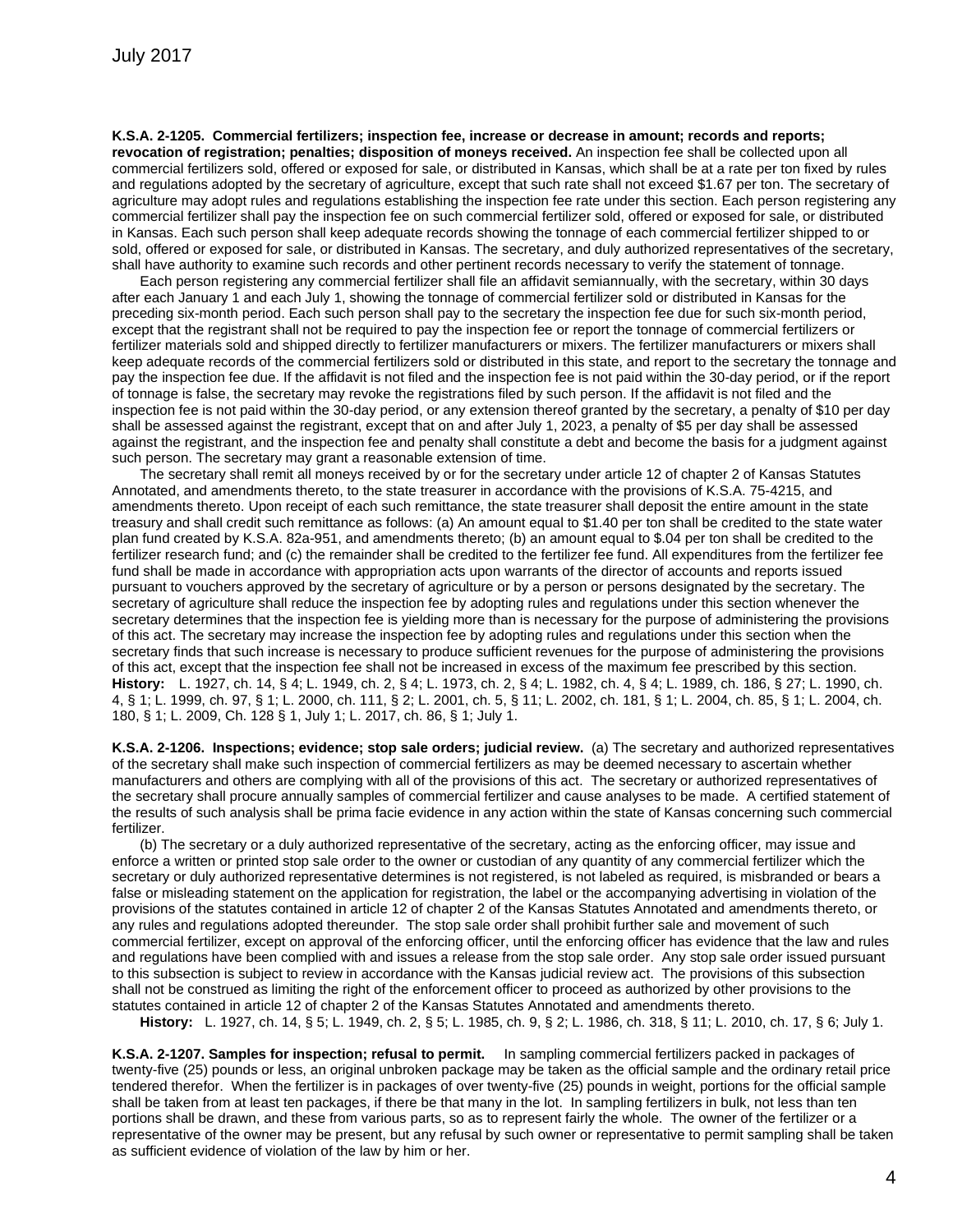**History:** L. 1927, ch. 14; § 6; June 1.

**K.S.A. 2-1208. Violations; misdemeanor; seizure; injunction.** (1) It shall be deemed a violation of this act for any person to sell, offer or expose for sale, or distribute in this state any commercial fertilizer or to take or receive from any person in this state any order for any commercial fertilizer, or to directly or indirectly contract with any person for the sale of any commercial fertilizer which commercial fertilizer:

- (a) Is not registered;
- (b) is not labeled as required by the provisions of this act and the authorized rules and regulations;
- (c) bears a false or misleading statement on the application for registration, the label or the advertising accompanying the commercial fertilizer.

(2) It shall be deemed a violation of this act for any person to: (a) Mutilate, destroy, obliterate or remove the label or any part thereof; or do any act which may result in the misbranding or false labeling of any commercial fertilizer; (b) fail or neglect to file the tonnage reports or affidavit or pay the inspection fee as required by this act; (c) impede, obstruct, hinder or otherwise prevent or attempt to prevent the secretary or authorized agents of the secretary in the performance of their duty in connection with the administration of the provisions of this act.

(3) Any person who shall violate any of the provisions of this act or the rules and regulations issued thereunder, shall be deemed guilty of a misdemeanor and upon conviction thereof shall be fined not more than one hundred dollars for the first violation and not less than one or more than five hundred dollars for each subsequent violation.

(4) Any commercial fertilizer not in compliance with the provisions of this act shall be deemed a nuisance and shall be subject to seizure in a proceeding before a court of competent jurisdiction. In the event the said court finds the commercial fertilizer to be in violation of law the court may release the commercial fertilizer, after the filing of a bond by a proper claimant to insure compliance with the order of the court and to insure that the product will be sold or disposed of in compliance with law. The district courts of the state of Kansas shall have jurisdiction to restrain violations of this act by injunction without any criminal proceedings being first initiated.

(5) It shall not be deemed a violation of this act for the secretary or authorized representatives of the secretary to remove a label or any part thereof from a package or container of commercial fertilizer as evidence in connection with the administration of the provisions of this act.

**History:** L. 1927, ch. 14, § 8; L. 1949, ch. 2, § 6; July 1.

**K.S.A. 2-1208a. Notice before prosecution; hearing; cancellation of registration; reports to county attorney.** If it shall appear to the secretary or an authorized representative of the secretary from examination or analysis of an official sample of a commercial fertilizer that the commercial fertilizer is falsely labeled or fails to comply with the provisions of this act, the secretary shall have power to cancel the registration of such brand or brands of commercial fertilizer after notice and opportunity for a hearing in accordance with the Kansas administrative procedure act. The secretary may report the facts, the results of any analysis or other examination and the record of any proceedings to the proper prosecuting attorney. Prosecution may be instituted under the provisions of this act in the district court of the county where the offense is alleged to have been committed, upon complaint of the secretary or an authorized representative of the secretary or any citizen of this state, or by any county attorney and shall be prosecuted by the county attorney in the name of the state of Kansas.

**History:** L. 1927, ch. 14, § 7; L. 1949, ch. 2, § 7; L. 1988, ch. 356, § 28; L. 2004, ch. 145, § 7; July 1, 2005; L. 2017, ch. 23, § 3; July 1.

**K.S.A. 2-1209. Publication of reports.** The secretary of agriculture shall at the secretary=s discretion publish a report of the analysis of official samples of commercial fertilizer, a list of the commercial fertilizers registered in this state with their guaranteed composition, and such other information as may be deemed valuable to the public concerning fertilizers and their use.

**History:** L. 1927, ch. 14, § 10; L. 2004, ch. 101, § 22; July 1.

**K.S.A. 2-1209a. Invalidity of 2-1201 to 2-1209.** Should it be decided upon final judicial hearing that any section or clause of this act is invalid, such decisions shall only apply to the section or clause so found to be invalid and shall not invalidate the entire act.

**History:** L. 1927, ch. 14, § 11; June 1.

**K.S.A. 2-1210. Trademarks; change of analysis; rules and regulations.** The secretary shall refuse to register any commercial fertilizer under a name, brand or trademark which may appear to be misleading or deceptive. The secretary shall refuse to allow any person to change the guaranteed analysis of any brand of commercial fertilizer registered for sale in this state within the period for which registered. The secretary is hereby authorized and empowered to enforce the provisions of this act, and amendments thereto, and to prescribe and enforce such rules and regulations relating to commercial fertilizers as he or she may deem necessary to carry into effect the full intent and meaning of this act.

**History:** L. 1927, ch. 14, § 9; L. 1949, ch. 2, § 8; July 1.

**K.S.A. 2-1212. Anhydrous ammonia; regulations.** The board is authorized and directed to make and promulgate regulations (a) for the safe handling, storage and transportation of anhydrous ammonia;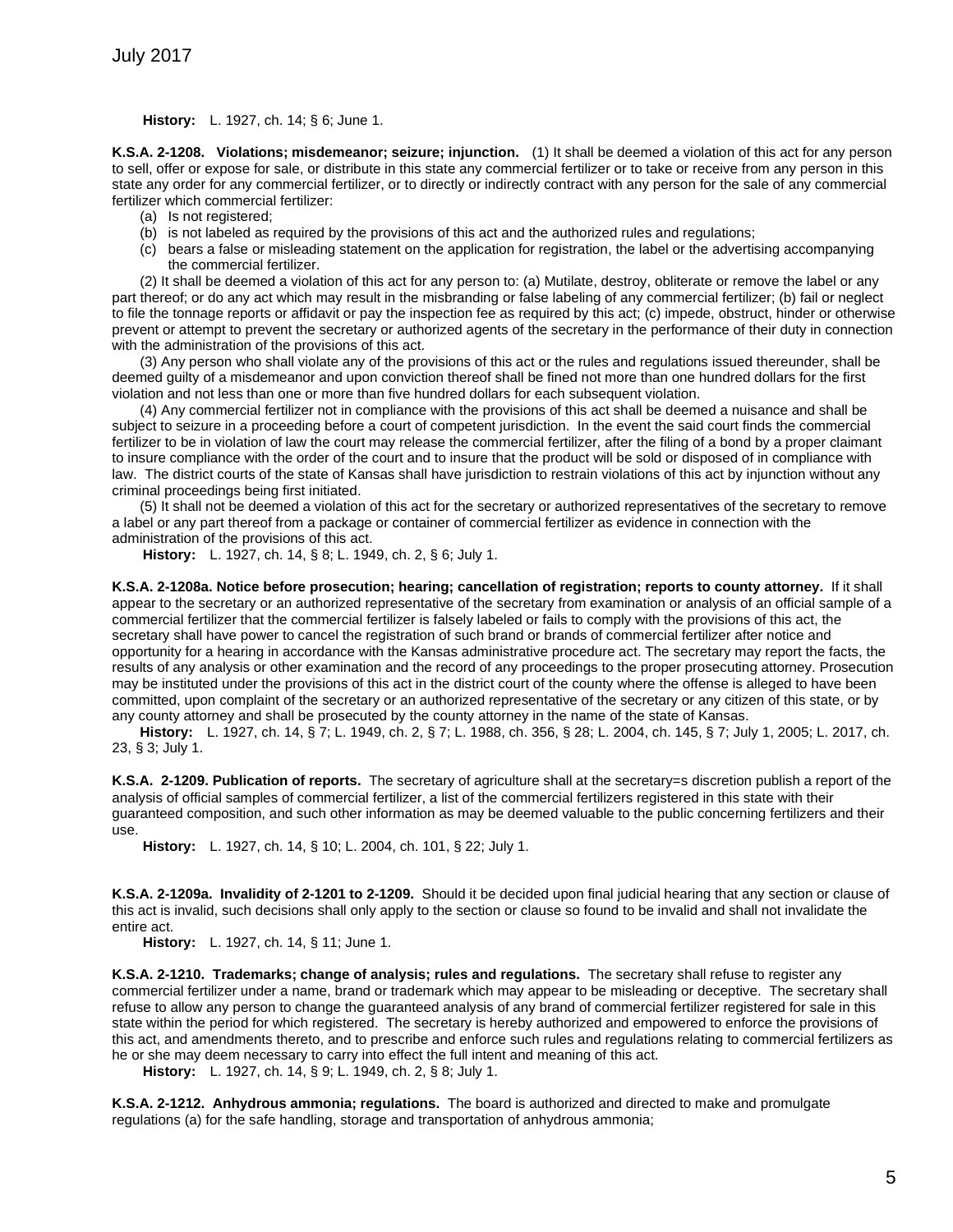(b) for establishment of minimum general safety standards covering the design, construction, location, installation and operation of equipment for the storage, handling and transportation of such product by tank truck, tank trailer, or otherwise, and for the utilization of anhydrous ammonia; and

(c) to modify and amend such regulations to the end that said anhydrous ammonia shall be handled, stored and transported with safety.

Said regulations shall be such as are reasonably necessary for the safety of the public and persons using such material. **History:** L. 1953, ch. 9, § 1; L. 1969, ch. 6, § 2; July 1.

**K.S.A. 2-1215. Same; power of municipalities to regulate.** A municipality or other political subdivision, shall not enact or enforce any ordinance inconsistent with the regulations promulgated and adopted pursuant to this act. Nothing in this act shall in any way impair the power of any municipality or other political subdivision, (1) to prohibit the use of land for anhydrous ammonia storage or handling, or (2) to impose more stringent limitations within its jurisdiction, by zoning regulations, or by building or other regulatory codes.

**History:** L. 1969, ch. 6, § 4; July 1.

**K.S.A. 2-1216. Same; duties of secretary; employees.** It shall be the duty of the secretary (1) to administer this act, and the rules and regulations adopted thereunder, and (2) to employ the necessary personnel. Such employees are hereby authorized and directed to inspect the facilities and equipment used in the handling, storage and transportation of anhydrous ammonia.

**History:** L. 1969, ch. 6, § 5; July 1.

**K.S.A. 2-1217. Same; inspection of facilities and equipment; duties of employees, owners and operators.** For the purposes of administering this act, the administrative personnel and employees shall have the right to enter private property and to inspect facilities and equipment. It shall be the duty of employees to notify the owner or operator, of any anhydrous ammonia facility or equipment, (1) of any defect or deficiency in the construction, installation or operation of any such facility or equipment, and (2) of any defect or deficiency in the safety equipment or in the use thereof. The owner or operator of such facility or equipment may be given a specified reasonable time within which to comply with the rules and regulations.

**History:** L. 1969, ch. 6, § 6; July 1.

**K.S.A. 2-1218. Same; unlawful acts.** It shall be unlawful, and a violation of this act, for any person;

(a) to operate any anhydrous ammonia facility, any transportation equipment, or to sell or offer to sell any anhydrous ammonia, unless

(1) the product container, piping, valves, hose, appurtenances and equipment are constructed and installed in accordance with the regulations adopted under the provisions of K.S.A. 2-1212, as supplemented and amended; and

(2) the product container, piping, valves, hose, appurtenances and other equipment are adequately maintained; and

(3) the stationary product container is located as required in the regulations adopted pursuant to K.S.A. 2-1212, as supplemented and amended: *Provided*, This subsection shall not apply

(A) to a stationary product container located prior to the adoption of the regulations, or

(B) to a stationary product container properly located at the time of its installation.

(b) To use any product container, piping, valve, hose, appurtenances or other equipment for handling anhydrous ammonia which is defective or which is otherwise unsafe.

(c) To fail to provide or fail to have available, for use such safety material and such effective safety equipment, as required by regulation.

(d) To impede, obstruct or hinder, or to otherwise prevent or to attempt to prevent, any authorized state administrative personnel or employee in the performance of his or her duties in connection with the administration of this act.

**History:** L. 1969, ch. 6, § 7; July 1.

**K.S.A. 2-1219. Same; penalty for violations; injunctions; jurisdiction; hearings.** Any person violating or failing to comply with, any of the provisions of this act, or any rule or regulation adopted thereunder, shall be deemed guilty of a misdemeanor, and upon conviction thereof shall be punished by a fine of not more than five hundred dollars (\$500). If any person owning or operating an anhydrous ammonia facility, including transports, tank trailers and applicators, shall fail to make the changes, additions and alterations necessary (a) to correct the defects, and (b) to supply the deficiencies, within the specified time as directed, then the county attorney of the county in which the facility or equipment is located is authorized to file a petition in the district court setting forth the facts and praying for an injunction. The district courts of this state shall have jurisdiction to hear such matters, and may temporarily restrain and temporarily and permanently enjoin the operator or owner from operating such facility or equipment until such time as the defects are corrected and the deficiencies supplied. Before the secretary reports a violation for such prosecution, an opportunity shall be given the person to present his or her views. Nothing in this act shall be construed as requiring the secretary to report for prosecution minor violations of the act whenever the secretary believes that the public interest will be best served by other actions.

**History:** L. 1969, ch. 6, § 8; July 1.

**K.S.A. 2-1220. Definitions.** Unless the context otherwise requires, as used in this act, the following definitions shall apply: (a) "Person" means any individual, any association of persons or any corporation.

(b) "Anhydrous ammonia" and "product" means the compound formed by the combination of the two gaseous elements, nitrogen and hydrogen, in the proportion of one part nitrogen to three parts hydrogen (by volume), and used or intended for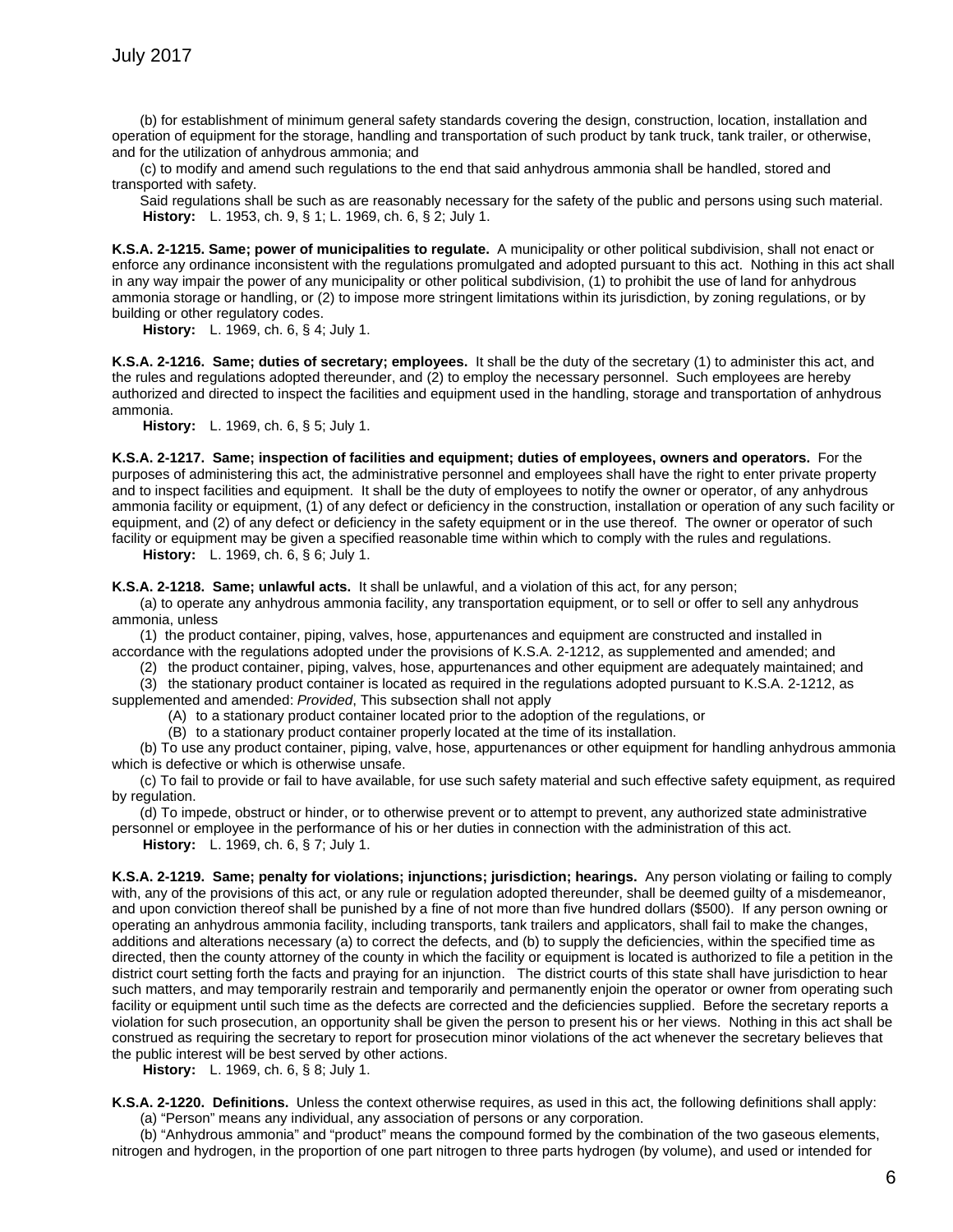use as an agricultural fertilizer. Anhydrous ammonia is ammonia gas in compressed and liquefied form. It does not include aqueous ammonia which is a solution of ammonia gas in water.

(c) "Department" means the Kansas department of agriculture.

(d) "Secretary" means the secretary of agriculture.

**History:** L. 1969, ch. 6, § 1; L. 2004, ch. 101, § 23; July 1.

**K.S.A. 2-1221. Fertilizer research fund; creation; use of moneys; expenditures.** There is hereby created a fertilizer research fund. All moneys credited to the fund shall be expended to the agricultural experiment station under the supervision of Kansas state university for the purpose of conducting research on fertilizers, anhydrous ammonia and related materials concerning efficient methods of application, storage and handling, their effect upon environmental quality, and efficiency and safety in the use of fertilizers, anhydrous ammonia and related materials in crop production. All expenditures shall be made in accordance with the appropriations acts upon warrants of the director of accounts and reports issued pursuant to vouchers approved by the director of the agricultural experiment station of Kansas state university or by a person or persons designated by the director.

**History:** L. 1990, ch. 4, § 5; L. 1994, ch. 106, § 1; July 1.

**K.S.A. 2-1222. Issuance of stop sale or stop use orders** (a) The secretary or a duly authorized representative of the secretary, acting as the enforcing officer, may issue and enforce a written or printed stop sale or stop use order to the owner or custodian of any facility or equipment used for the storage, handling or transportation of anhydrous ammonia which the secretary or duly authorized representative determines is not in compliance with the provisions of K.S.A. [2-1212](http://www.ksrevisor.org/statutes/chapters/ch02/002_012_0012.html) through [2-](http://www.ksrevisor.org/statutes/chapters/ch02/002_012_0020.html) [1220,](http://www.ksrevisor.org/statutes/chapters/ch02/002_012_0020.html) and amendments thereto, or any rules and regulations adopted thereunder. The stop sale or stop use order shall prohibit the sale of anhydrous ammonia or prohibit further use of such facility or equipment for the handling, storage or transportation of anhydrous ammonia, except on approval of the enforcing officer, until the enforcing officer has evidence that the law and rules and regulations have been complied with and issues a release from the stop sale or stop use order. Any stop sale or stop use order issued pursuant to this subsection is subject to review in accordance with the Kansas judicial review act. The provisions of this subsection shall not be construed as limiting the right of the enforcement officer to proceed as authorized by other provisions of the statutes contained in article 12 of chapter 2 of the Kansas Statutes Annotated, and amendments thereto.

(b) This section shall be part of and supplemental to the provisions of K.S.A. [2-1212](http://www.ksrevisor.org/statutes/chapters/ch02/002_012_0012.html) through [2-1220,](http://www.ksrevisor.org/statutes/chapters/ch02/002_012_0020.html) and amendments thereto.

**History**: L. 1991, ch. 1, § 1; L. 2010, ch. 17, § 7; July 1.

### **HANDLING, STORAGE AND DISPOSAL OF COMMERCIAL AND BULK FERTILIZERS**

**K.S.A. 2-1226. Definitions.** As used in this act: (a) "Commercial fertilizer" shall have the meaning ascribed to such term under K.S.A. 2-1201 and amendments thereto.

(b) "Fertilizer materials" shall have the meaning ascribed to such term under K.S.A. 2-1201 and amendments thereto.

(c) "Bulk fertilizer" means any liquid, blended or dry fertilizer or fertilizer material stored in a fluid or dry nonpackage form.

(d) "Facility" means a place where commercial fertilizer materials are stored, mixed, blended, manufactured, weighted or handled.

(e) "Department" means the Kansas department of agriculture.

(f) "Secretary" means the secretary of agriculture.

(g) "Person" means any individual, partnership, association of persons, governmental agency or corporation.

**History:** L. 1989, ch. 3, § 1; L. 1994, ch. 115, § 2; L. 2004, ch. 101, § 24; July 1.

**K.S.A.2-1227. Rules and regulations.** The secretary is authorized to adopt rules and regulations: (a) For the safe handling and storage of commercial fertilizers and fertilizer materials in bulk;

(b) for the establishment of minimum general standards covering the design, construction, location, installation and operation for the storage and handling of commercial fertilizer and fertilizer in bulk and the prevention of commercial fertilizer, fertilizer materials or fertilizer in bulk from being introduced into the ground or surface waters of the state;

(c) for the establishment of minimum general standards covering the design, construction, location and installation of a structure constructed for the purpose of confining any spills or discharged fertilizer or fertilizer material within a specified area;

(d) for the prompt recovery of fertilizer or fertilizer materials spilled within a specified area;

(e) for dates by which the owners or operators, or both, of facilities and equipment subject to the provision of this act and in existence prior to the effective date of this act shall comply with this act;

(f) for the issuance of a stop sale order or stop use order, pursuant to K.S.A. 2-1232; and

(g) for the administration of this act.

**History:** L. 1989, ch. 3, § 2; L. 1994, ch. 115, § 3; L. 2004, ch. 101, § 25; July 1.

**K.S.A. 2-1228. Approval of construction or alteration by the secretary; transferable.** (a) A person beginning construction of or substantial alteration to an existing facility or equipment used for the manufacture, blending, handling or bulk storage of commercial fertilizer or fertilizer materials shall apply to the secretary, on forms provided by the secretary, for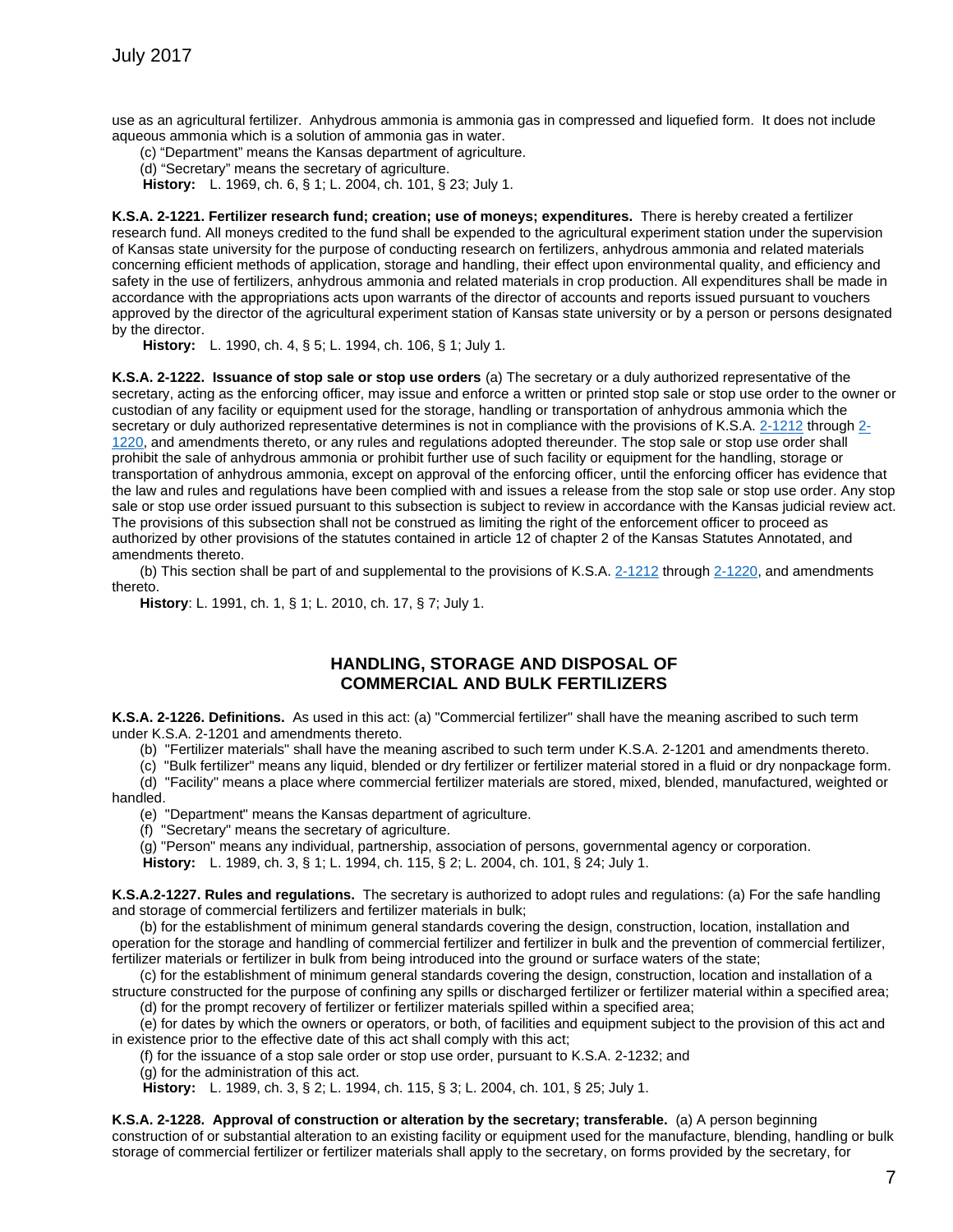approval of such construction or alteration. The person shall provide the secretary with such information as the secretary deems necessary. The secretary shall approve the construction or alteration of the facility or equipment if such construction or alteration is consistent with the standards and other requirements established by rules and regulations under K.S.A. 2-1227, and amendments thereto.

(b) The approval shall be transferable from the owner issued the approval to another owner if the new owner notifies the department within 30 days after the facility has changed ownership. Approval shall not be transferable from one location to another.

(c) The owner or operator of a facility or equipment used for the manufacture, blending, handling or bulk storage of commercial fertilizer or fertilizer materials established prior to the effective date of this act shall obtain the secretary=s approval of the facility or equipment according to the dates specified in rules and regulations.

**History:** L. 1989, ch. 3, § 3; L. 2004, ch. 101, § 26; July 1.

**K.S.A. 2-1229. Secretary's right to enter property; notice; compliance.** For the purposes of administering this act, the secretary or a person or persons designated by the secretary shall have the right to enter private property and to inspect facilities and equipment. It shall be the duty of the secretary or any such designated person or persons to notify the owner or operator of any facility or equipment:

(1) Of any defect or deficiency in the construction, installation or operation of any such facility or equipment; and

(2) of any defect or deficiency in the safety equipment or in the use thereof. The owner or operator of such facility or equipment may be given a specified reasonable time within which to comply with the rules and regulations.

**History:** L. 1989, ch. 3, § 4; July 1.

**K.S.A. 2-1230. Unlawful acts.** It shall be unlawful, and a violation of this act, for any person: (a) To operate any facilities or equipment unless:

- (1) The facilities and equipment are constructed and installed in accordance with the rules and regulations adopted under the provisions of K.S.A. 2-1227 and amendments thereto; and
- (2) the facilities and equipment are adequately maintained; and

(3) the facilities and equipment are approved under K.S.A. 2-1228 and amendments thereto.

(b) To use any product container, piping, valve, hose, appurtenances or other equipment for handling and storage of commercial fertilizer and fertilizer materials which is defective or which is otherwise unsafe.

(c) To fail to provide, or fail to have available, for use such safety material and such effective safety equipment, as required by rules and regulations.

(d) To violate any rule and regulation adopted under K.S.A. 2-1227 and amendments thereto.

(e) To impede, obstruct or hinder, or to otherwise prevent or to attempt to prevent, any authorized state personnel or employee in the performance of duties in connection with the administration of this act.

(f) To fail to comply with a stop sale order or stop use order issued pursuant to K.S.A. 2-1232.

**History:** L. 1989, ch. 3, § 5; L. 1994, ch. 115, § 4; July 1.

**K.S.A. 2-1231. Penalties; injunction.** Any person violating or failing to comply with any of the provisions of this act, or any rule and regulation adopted under this act, shall be guilty of a class B misdemeanor. If any person owning or operating a facility or equipment used for manufacture, blending, handling or bulk storage of commercial fertilizer or fertilizer materials fails to make the changes, additions and alterations necessary to correct any defects or to correct the deficiencies, within the specified time as directed, then the county or district attorney of the county in which the facility or equipment is located shall seek an injunction.

**History:** L. 1989, ch. 3, § 6; July 1.

**K.S.A. 2-1232. Secretary may issue a stop sale or stop use order; judicial review.** (a) The secretary or a duly authorized representative of the secretary, acting as the enforcing officer, may issue and enforce a written or printed stop sale order or stop use order when there is reason to believe, based on inspections or tests, that the facility or equipment for the transporting, handling, distributing, dispensing, selling, storage or disposal of commercial fertilizer or bulk fertilizer has been, is currently or intends to be in violation of any provision of K.S.A. 2-1226 through 2-1231, and amendments thereto, or the rules and regulations adopted thereunder.

(b) The stop sale order or stop use order shall prohibit further sale of commercial fertilizer or bulk fertilizer or prohibit further use of such facility or equipment for the transporting, handling, distributing, dispensing, selling, storage or disposal of commercial fertilizer or bulk fertilizer, except in accordance with the provisions of the order or on approval of the enforcing officer, until the enforcing officer has evidence that the law and rules and regulations have been complied with and issues a release from the stop sale order or stop use order.

(c) The stop sale order or stop use order may be issued to any person who runs, controls, operates or has custody of any facility or equipment or may be posted in a conspicuous place in, on or about the facility or equipment affected by the order.

(d) Any order issued pursuant to this subsection is subject to review in accordance with the Kansas judicial review act.

(e) The provisions of this subsection shall not be construed as limiting the right of the enforcing officer to proceed as authorized by other provisions of the statutes contained in article 12 of chapter 2 of the Kansas Statutes Annotated and amendments thereto.

**History:** L. 1994, ch. 115, § 1; L. 2010, ch. 17, § 8; July 1.